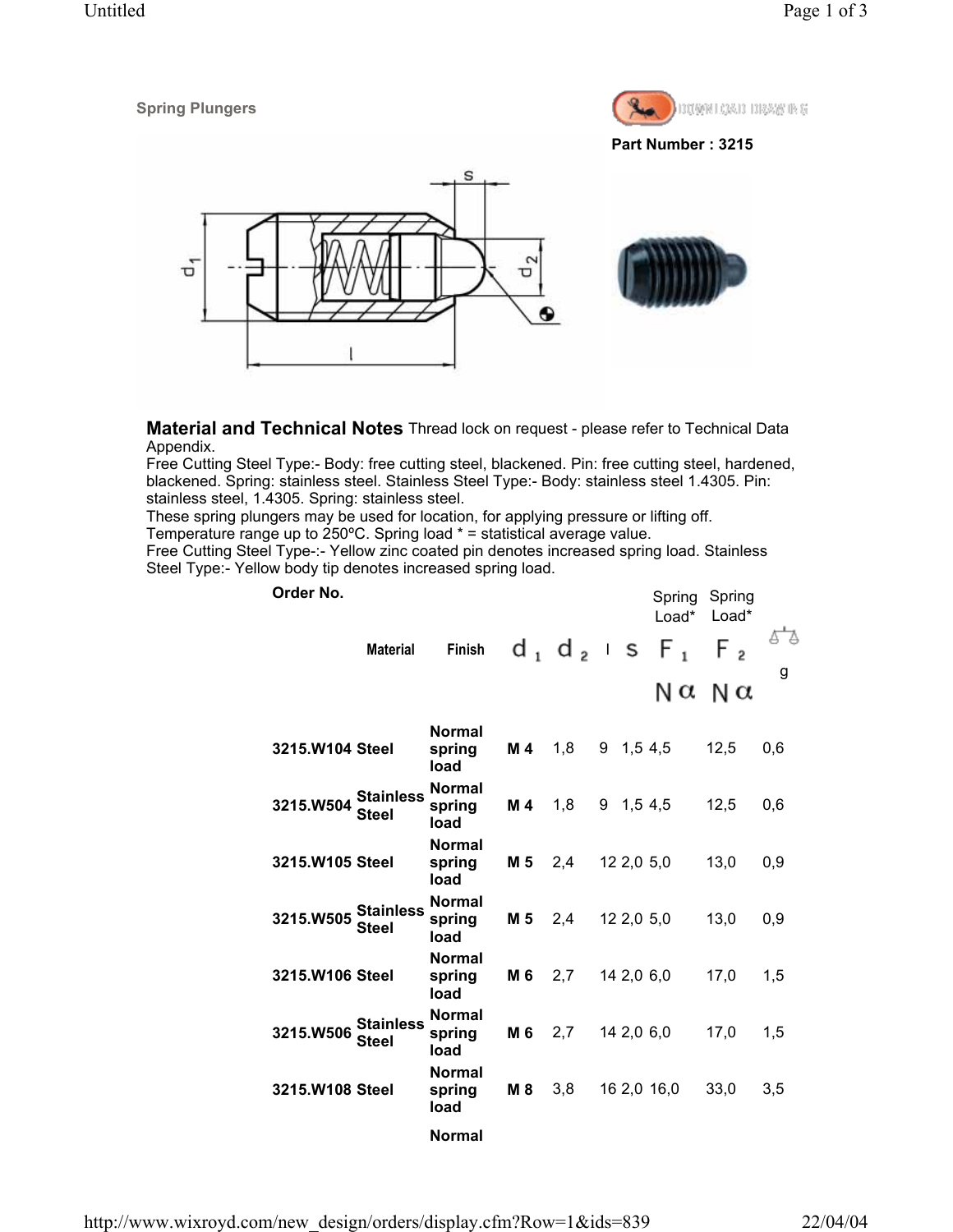| <b>Stainless spring</b><br>3215.W508<br>Steel | load                               | M 8        | 3,8            | 16 2,0 16,0                   | 33,0  | 3,5  |
|-----------------------------------------------|------------------------------------|------------|----------------|-------------------------------|-------|------|
| 3215.W110 Steel                               | Normal<br>spring<br>load           | <b>M10</b> | 4,5            | 19 2,5 19,0                   | 42,0  | 7,0  |
| <b>Stainless</b><br>3215.W510<br><b>Steel</b> | <b>Normal</b><br>spring<br>load    | <b>M10</b> | 4,5            | 19 2,5 19,0                   | 42,0  | 7,0  |
| 3215.W112 Steel                               | <b>Normal</b><br>spring<br>load    | M12        | 6,0            | 22 3,5 22,0                   | 57,0  | 10,0 |
| <b>Stainless</b><br>3215.W512<br><b>Steel</b> | <b>Normal</b><br>spring<br>load    | M12        | 6,0            | 22 3,5 22,0                   | 57,0  | 10,0 |
| 3215.W116 Steel                               | <b>Normal</b><br>spring<br>load    | M16        | 8,5            | 24 4,5 38,0                   | 78,0  | 24,0 |
| <b>Stainless</b><br>3215.W516<br><b>Steel</b> | <b>Normal</b><br>spring<br>load    | M16        | 8,5            | 24 4,5 38,0                   | 78,0  | 24,0 |
| 3215.W120 Steel                               | <b>Normal</b><br>spring<br>load    | M20        | 10,0           | 30 6,5 39,0                   | 81,0  | 43,0 |
| <b>Stainless</b><br>3215.W520<br><b>Steel</b> | <b>Normal</b><br>spring<br>load    | M20        | 10,0           | 30 6,5 39,0                   | 81,0  | 43,0 |
| 3215.W124 Steel                               | <b>Normal</b><br>spring<br>load    | M24        | 13,0           | 34 8,0 72,0                   | 155,0 | 70,0 |
| <b>Stainless</b><br>3215.W524<br><b>Steel</b> | <b>Normal</b><br>spring<br>load    | M24        | 13,0           | 34 8,0 72,0                   | 155,0 | 70,0 |
| 3215.W306 Steel                               | <b>Increased</b><br>spring<br>load | M 6        | 2,7            | 14 2,0 11,0                   | 25,0  | 1,5  |
| 3215.W706 Stainless<br>Steel                  | <b>Increased</b><br>spring<br>load | M 6        | 2,7            | 14 2,0 11,0                   | 25,0  | 1,5  |
| 3215.W308 Steel                               | <b>Increased</b><br>spring<br>load |            | <b>M 8</b> 3,8 | 16 2,0 23,0                   | 59,0  | 3,5  |
| <b>Stainless</b><br>3215.W708<br><b>Steel</b> | <b>Increased</b><br>spring<br>load |            | <b>M 8</b> 3,8 | 16 2,0 23,0                   | 59,0  | 3,5  |
| 3215.W310 Steel                               | <b>Increased</b><br>spring<br>load |            |                | <b>M10</b> 4,5 19 2,5 20,0    | 54,0  | 7,0  |
| <b>Stainless</b><br>3215.W710<br><b>Steel</b> | <b>Increased</b><br>spring<br>load |            |                | <b>M10</b> 4,5 19 2,5 20,0    | 54,0  | 7,0  |
| 3215.W312 Steel                               | <b>Increased</b><br>spring<br>load |            |                | <b>M12</b> $6,0$ 22 3,5 38,0  | 96,0  | 10,0 |
| <b>Stainless</b><br>3215.W712<br><b>Steel</b> | spring                             |            |                | Increased M12 6,0 22 3,5 38,0 | 96,0  | 10,0 |